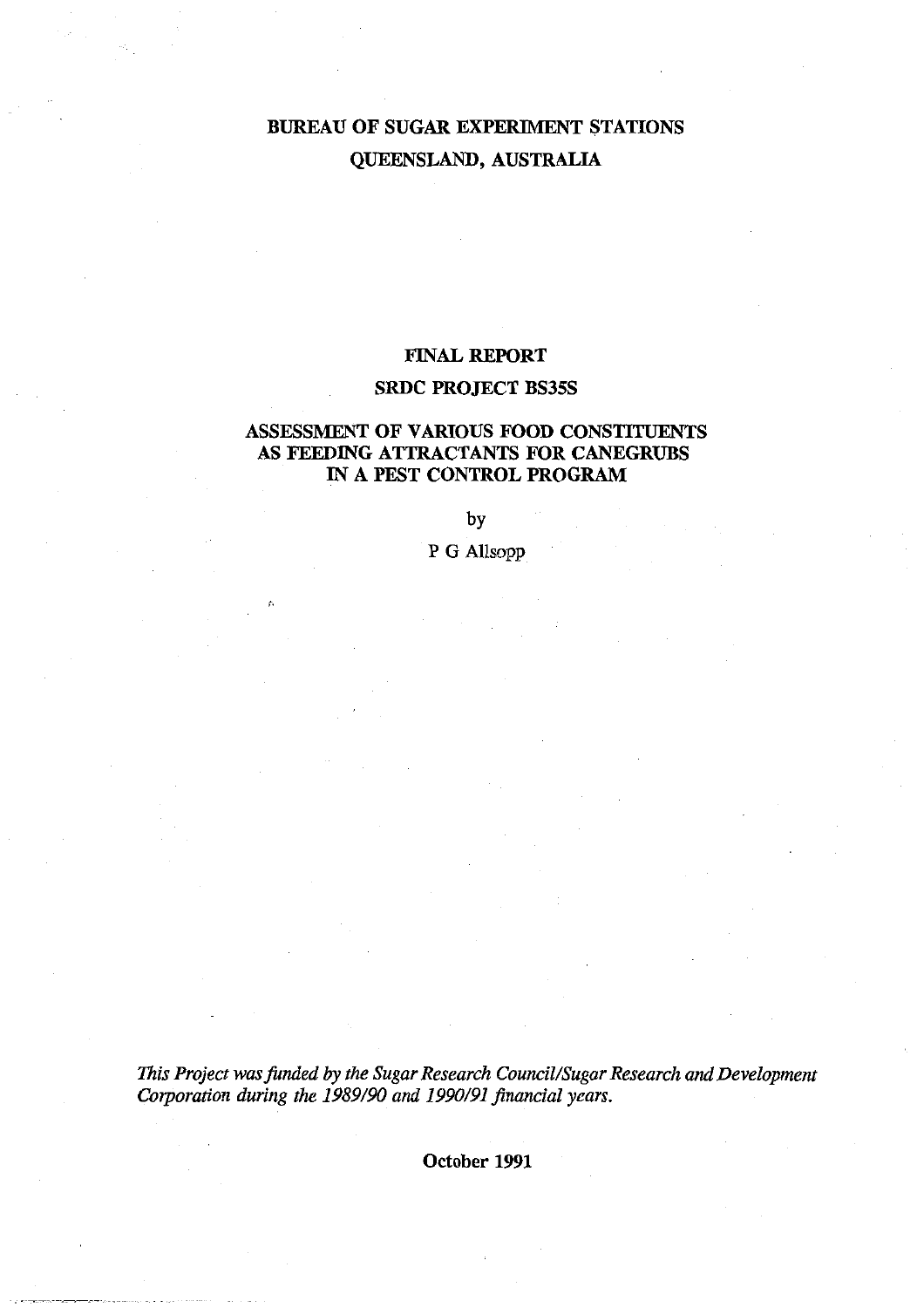**CONTENTS** 

|                                                                                                                            |                                 | Page<br>No   |
|----------------------------------------------------------------------------------------------------------------------------|---------------------------------|--------------|
| <b>SUMMARY</b>                                                                                                             |                                 | $\mathbf{1}$ |
| <b>BACKGROUND</b>                                                                                                          |                                 | 1            |
| <b>OBJECTIVES</b>                                                                                                          |                                 | 2            |
| RESEARCH METHODOLOGY                                                                                                       |                                 | $\mathbf{2}$ |
| <b>RESULTS</b><br>r.                                                                                                       |                                 | 4            |
| <b>DISCUSSION</b>                                                                                                          |                                 | 5            |
| <b>ACKNOWLEDGMENTS</b>                                                                                                     |                                 | 7            |
| PUBLICATION OF THIS RESEARCH<br>$\mathcal{L}(\mathcal{L})$ and $\mathcal{L}(\mathcal{L})$ .<br>and the company of the com- | $\sim 10^{11}$<br>$\sim$ $\sim$ | 7            |
| <b>REFERENCES</b><br>$\sim 100$                                                                                            |                                 | 7            |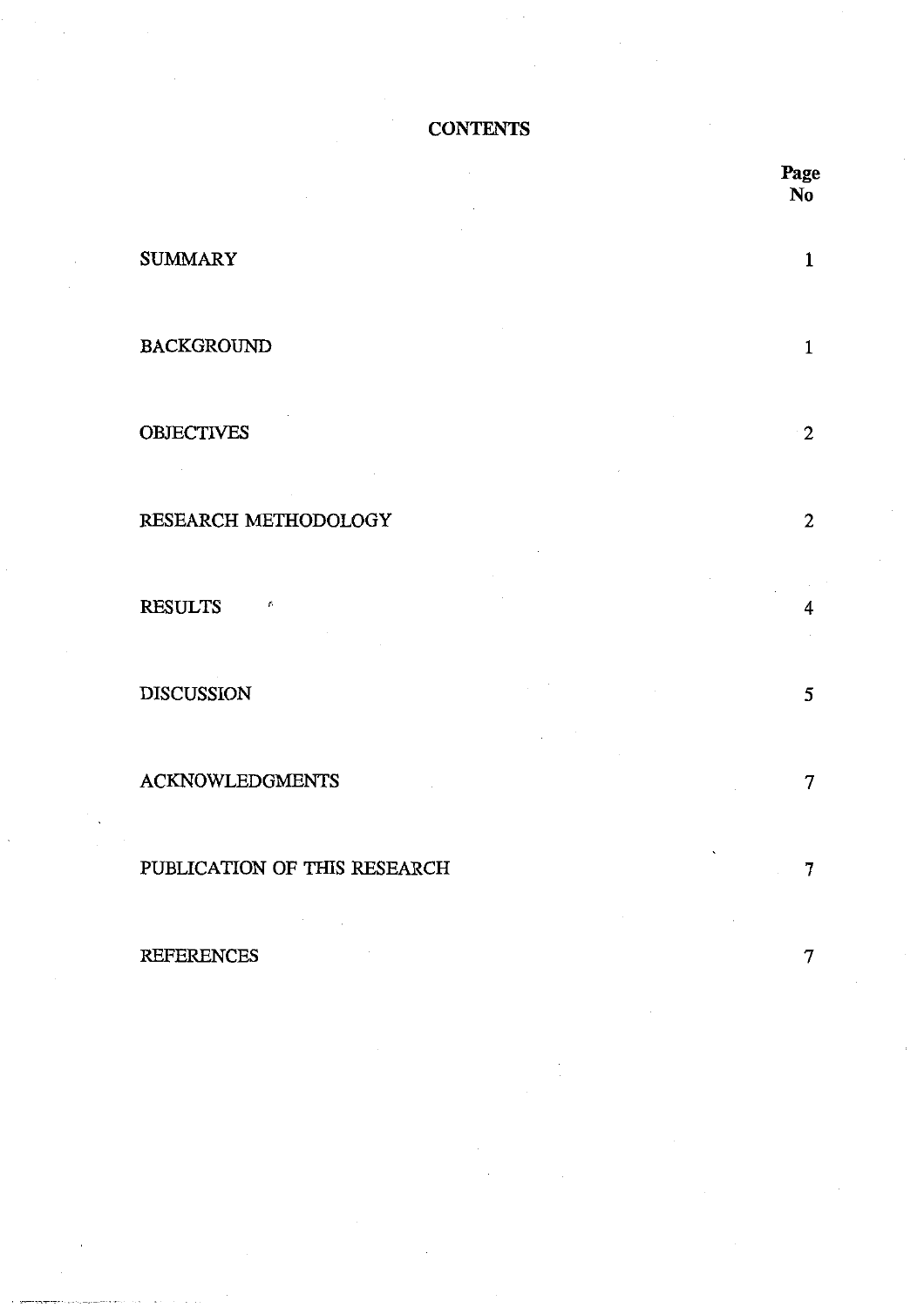## **SUMMARY**

Cellulose acetate filter disks were used to evaluate sugars, amino acids and ascorbic acid as feeding stimulants for canegrubs.

Fourteen sugars, 18 amino acids and ascorbic acid were tested with third instars of *Antitrogus parvulus* Britton and *Lepidiota negatoria* Blackburn. The sugars D-fructose, D-mannose, D-sucrose, D-trehalose, D-melezitose and D-raffinose stimulated feeding by *L. negatoria;* sucrose and raffinose stimulated feeding by *A. parvulus.* Fructose and sucrose were the most effective stimulants, at 1 M concentration for *A. parvulus* and at 2 M concentration for *L. negatoria.* The amino acids L-cysteine, L-glutamic acid and Lhistidine monohydrochloride stimulated feeding by *L. negatoria;* only L-tyrosine stimulated feeding by *A. parvulus.* L-ascorbic acid did not stimulate feeding by either species.

The concentration responses for fructose and sucrose were also determined for *A. consanguineus* (Blackburn), *L. picticollis* Lea and *Dermolepida albohirtum* (Waterhouse). All three species responded to both sugars but peak responses were at different concentrations.

The addition of fructose or sucrose and perhaps some of the stimulatory amino acids to baits may make these more attractive to canegrubs, although the compounds may be degraded rapidly in the soil.

## **BACKGROUND**

Sixteen species of melolonthine canegrubs are endemic to eastern Australia, where the larvae feed on the roots of grasses (Allsopp and Chandler, 1989). They are important pests of sugarcane, destroying roots and thus depriving the plant of moisture, nutrients and mechanical support (Allsopp and Hitchcock, 1987). Since 1982 canegrubs have been responsible for an average annual loss of cane valued at \$2.4M and growers have treated an annual average of 31 600 ha with insecticides at a cost of \$2.4M. The cost of insecticide treatment for canegrub control has increased significantly over the last 7 years with the replacement of low-cost organochlorines with more expensive controlled-release products. However, without insecticides, the level of losses would rise dramatically.

BSES is currently investigating the use of the fungus *Metarhizium anisopliae* and various insecticides as alternatives to controlled-release chlorpyrifos (suSCon Blue) for the control of canegrubs. The incorporation of feeding stimulants into these new materials could make them more effective against canegrubs. The development of resistant varieties of sugarcane also could be facilitated by an understanding of the phagostimulatory effects of plant compounds on canegrubs.

Larvae of the New Zealand grassgrub, *Costelytra zealandica* (White), and the African black beetle, *Heteronychus arator* (F.), are stimulated to feed by D-sucrose, D-glucose, D-maltose and D-fructose (Sutherland, 1971; Sutherland and Hillier, 1976). These sugars and D-trehalose also stimulate feeding by larvae of Japanese beetle, *Popilla japonica*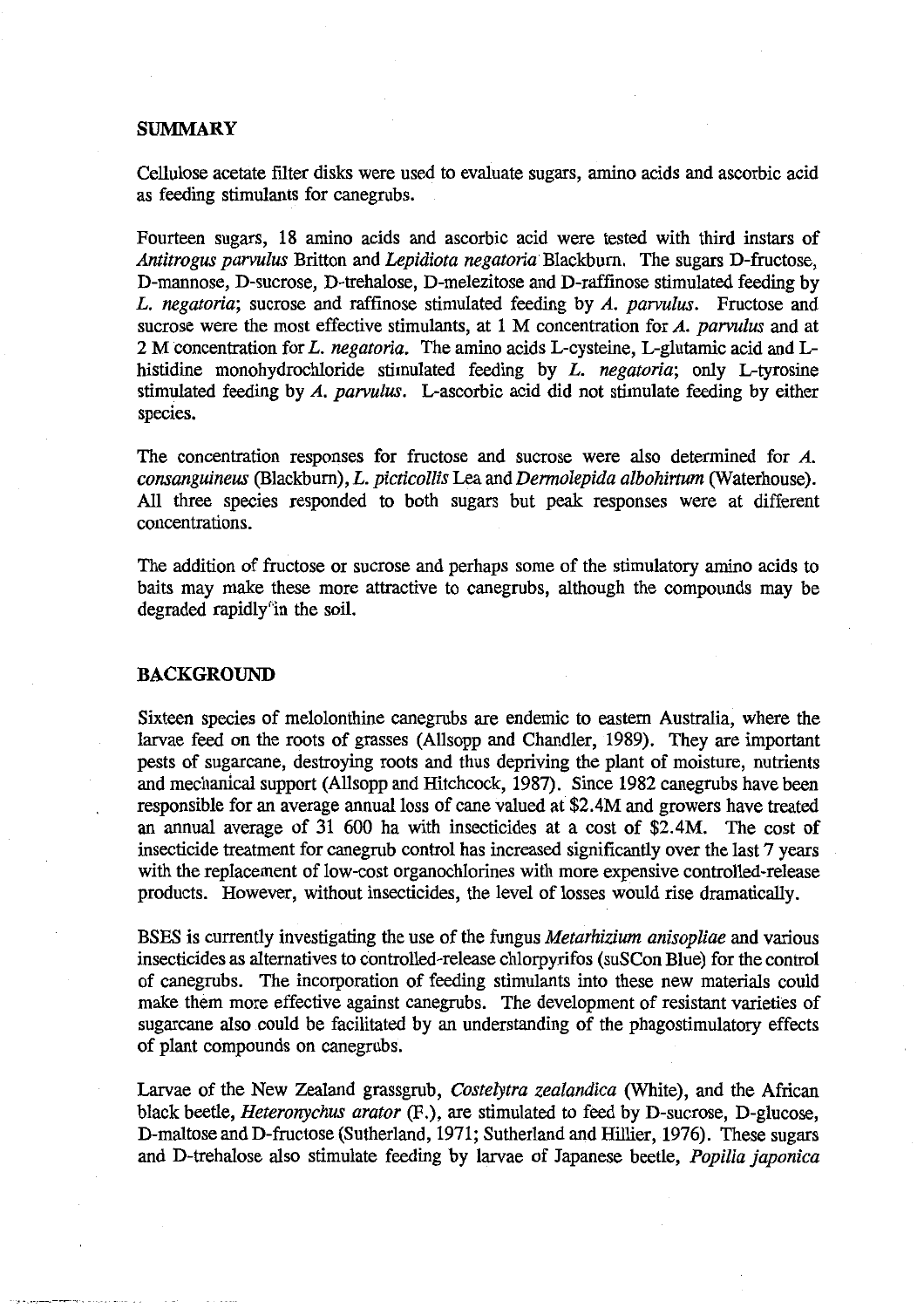Newmann, (Ladd, 1988), and the first three are phagostimulants for larvae of the Australian melolonthine *Sericesthis geminata* Boisduval (Wensler and Dudzinski, 1972). Larvae of *C. zealandica* are also stimulated to feed by six amino acids, especially Laspartic acid, L-glutarnic acid and L-serine, and by L-ascorbic acid (Sutherland and Hillier, 1974) and larvae of *H. arator* are stimulated by L-alanine, L-aspartic acid and L-glutamic acid (Sutherland, 1983).

This study aimed to determine if various naturally-occurring sugars, amino acids, and ascorbic acid stimulate feeding by canegrubs, and to assess if such materials could be incorporated into bait materials.

### **OBJECTIVES**

- To determine the attractiveness and stimulatory effects on feeding of a wide range of carbohydrates, amino acids and other compounds on canegrubs.
- To incorporate suitable compounds into baits in order to increase the attractiveness of such baits for delivery of insecticides or other biological agents.

## **RESEARCH METHODOLOGY**

#### **Preliminary experiment**

Two techniques have been used to test for stimulatory effects of compounds on scarab larvae. Sutherland (1971) incorporated the test chemical into agar-based media and fed this to larvae. Stimulatory effects were assessed by counting the number of faecal pellets produced by the larvae. Ladd (1988) moistened cellulose acetate membrane filter disks with solutions of test compounds and placed these in soil with test larvae. Stimulatory effects were assessed by determining the proportion of the filter disk eaten by the larvae. The use of such disks in feeding assays was reviewed by Doss and Shanks (1986).

I evaluated the usefulness of these two techniques in a preliminary experiment with third instars of *Lepidiota negatoria* Blackburn. Sucrose was incorporated into water-agar media at 1 M concentration and compared with media with no added sucrose. Each larva was given 40 ml of media. Sucrose was also tested by moistening 25 mm diameter cellulose acetate membrane filter disks (Sartorius 11106, Sartorius, Gottingen, Germany) with 70  $\mu$ l of water or of an 1.0 M aqueous solution of sucrose. Each test disk was placed in sand with one larva. Twenty larvae were tested with each of the four methodconcentration combinations and feeding was assessed after 24 h.

#### **Stimulatory effects of compounds on** *Antitrogus parvulus* **and** *L. negatoria*

**I** used the filter-disk technique to test for feeding responses in larvae of *Antitrogus parvulus* Britton and *Lepidiota negatoria.* I tested 14 sugars separately: the pentoses D-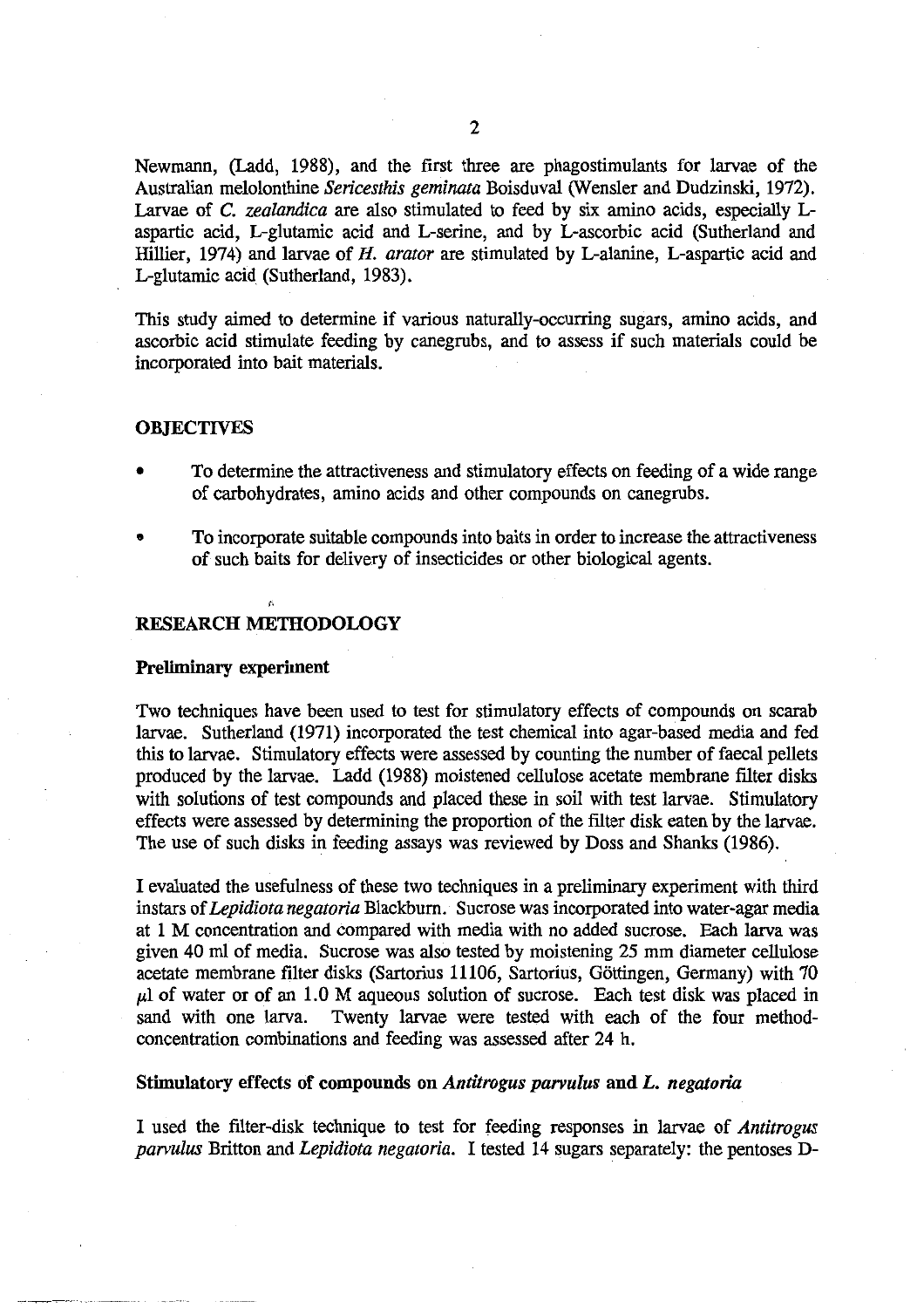arabinose, D-ribose, and D-xylose; the hexoses D-fructose, D-galactose, D-glucose, Dmannose, and L-sorbose; the disaccharides D-maltose, D-melibiose, D-sucrose, and Dtrehalose; and the trisaccharides D-melezitose and D-raffinose. **I** tested 18 amino acids separately: L-alanine,  $\gamma$ -aminobutyric acid, L-arginine monohydrochloride, L-asparagine, L-aspartic acid, L-cysteine, L-glutamic acid, glycine, L-histidine monohydrochloride, Lleucine, L-lysine monohydrochloride, L-methionine, DL-phenylalanine, L-proline, Lserine, L-threonine, L-tyrosine, and L-tryptophan. L-ascorbic acid was also tested.

Compounds were tested by moistening 25 mm diameter cellulose acetate membrane filter disks (Sartorius 11106) with 70  $\mu$ l of an aqueous solution of the test compound.

Third instars of *A. parvulus* and *L. negatoria* were collected from infested sugarcane fields near Bundaberg, southeastern Queensland, and were allowed to feed on sections of sugarcane stalk at 25°C for at least 1 wk before the tests. Before testing, larvae were placed in moist sand (about 5% gravimetric soil moisture) without food for 24 h; sand had been sterilised at 105°C for 48 h. Tests were done in plastic cups (lower diameter 60 mm, upper diameter 70 mm, 60 mm high) containing moist sand. A cup was filled 40 mm deep with sand, a 20 mm deep depression was made in the centre, and a single larva placed in the depression. A treated filter disk was placed over each larva, and the cup was filled with sand and capped. After 24 h at 25°C, the portions of the disks not eaten by larvae were removed from the cups and washed free of sand. The disks were dried over silica gel for at least 2 wk and then weighed. As the amounts remaining in each treatment were usually not normally distributed (Shapiro-Francia statistic,  $P < 0.01$ ), the data were analysed by Kruskal-Wallis nonparametric one-way analysis of variance using STATISTIX 3.1 (Analytical Software, 1989). The mean ranks were separated at the 5% level using the method of Conover (1980).

Compounds were tested in a series of no-choice tests using completely-randomised designs. Tests 1-3 tested responses to a 0.1 M solution of each sugar. Tests 4-8 tested responses to 0.005, 0.01, 0.05, 0.1, 0.5, 1.0 and 2.0 M solutions of either fructose, mannose, sucrose, or trehalose, and to 0.005, 0.01, 0.05, 0.1 and 0.5 M solutions of raffinose (Not enough raffinose would dissolve to give higher concentrations.) In these tests, areas eaten (A) were corrected for the mean area of water-treated disks eaten in the same test (W) by  $(A-W)/(1-W)$ .

Tests 9-13 tested responses to a 0.01 M solution of each amino acid, and a 0.01 M solution of ascorbic acid was also evaluated in test 13. All tests included disks moistened with distilled water as controls. Twenty larvae of each species were used to evaluate the response to each compound or concentration and to the water controls.

#### **Stimulatory effects of fructose and sucrose on other canegrubs**

**The filter-disk technique was used to test the stimulatory** effects of fructose and sucrose on third instars of *Antitrogus consanguineus* **(Blackburn),** *Lepidiota picticollis* Lea and *Dermolepida albohirtum* (Waterhouse). Methodology was the same as in tests 4-8 above with the two sugars being tested in 0.005, 0.01, 0.05, 0.1, 0.5, 1.0 and 2.0 M solutions.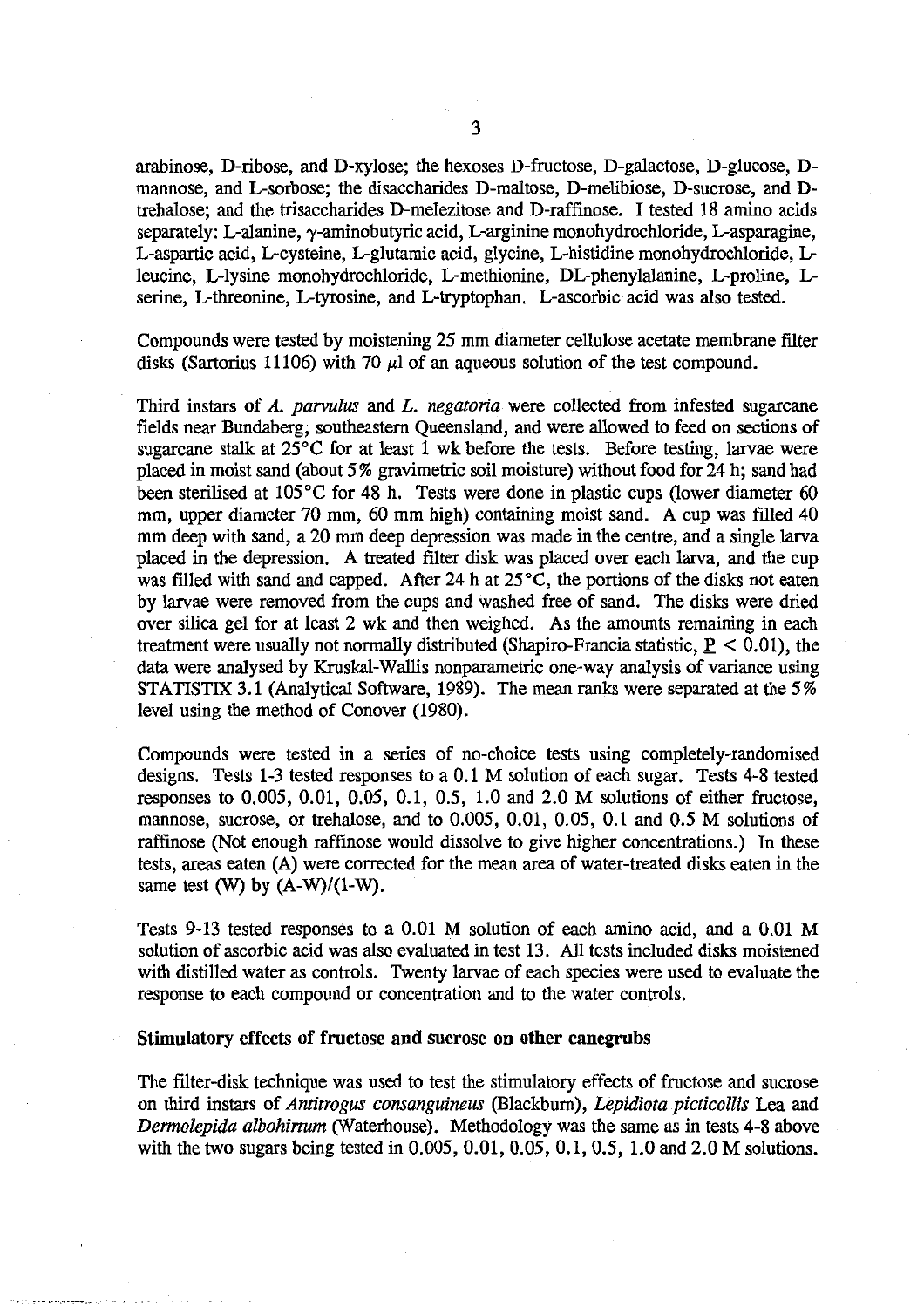### **RESULTS**

### Preliminary experiment

Larvae placed with agar-water media (with or without sucrose) appeared to work their way through the media without necessarily eating it. This movement mixed whatever faecal pellets were produced with the media, making assessment of the number of pellets impossible.

Larvae removed significantly more of the filter disks moistened with 0.1 M sucrose (mean of 37.2%, SEM 5.2) than of the filter discs moistened with water (mean of 15.3%, SEM 6.2) (Kruskal-Wallis statistic = 20.73,  $P < 0.0001$ ). Assessment of feeding response was relatively easy and the technique was considered suitable for use in further studies.

#### **Stimulatory effects of compounds on** *Antitrogus parvulus* **and** *L. negatoria*

Table 1 shows the mean proportion removed by *A. parvulus* and *L. negatoria* larval feeding from filter disks impregnated with 0.1 M solutions of sugars (tests 1-3); the larger *L. negatoria* consistently removed more of the disks. The hexoses fructose and mannose, the disaccharides sucrose and trehalose, and the trisaccharides melezitose and raffmose stimulated feeding by *L. negatoria.* Only sucrose and raffinose stimulated feeding by *A. parvulus.* 

The feeding responses of *A. parvulus* and *L. negatoria* to various concentrations of fructose, mannose, sucrose, trehalose, and raffmose (tests 4-8) are shown in Fig. 1. Both species were most stimulated by fructose and sucrose. Increasing the concentration of fructose and sucrose up to the highest tested (2 M) increased feeding by *L. negatoria.*  For *A. parvulus, 1* M solutions of either of these sugars were the most effective in stimulating feeding. Concentrations of 0.05 M and above of mannose, trehalose or raffinose differed little in their stimulatory effect on *L. negatoria; A. parvulus* was little stimulated by any concentration of any of these three sugars.

Table 2 shows the mean proportion removed by larvae of both species feeding from filter disks impregnated with 0.01 M solutions of an amino acid or ascorbic acid (tests 9-13). Cysteine, glutamic acid and histidine monohydrochloride stimulated feeding by *L. negatoria,* and tyrosine stimulated feeding by *A. parvulus.* Neither species was stimulated to feed by ascorbic acid.

#### **Stimulatory effects of fructose and sucrose on other canegrubs**

The feeding responses of *A. consanguineus, L. picticollis* and *D. albohirtum* to various concentrations of fructose and sucrose are shown in Fig. 2. All species were stimulated to feed by both sugars. In *A. consanguineus,* increasing the concentration of each sugar generally gave increased feeding stimulation. In *L. picticollis,* the reaction to fructose peaked at 0.1 M concentration and to sucrose at 0.5 M concentration. In *D. albohirtum,*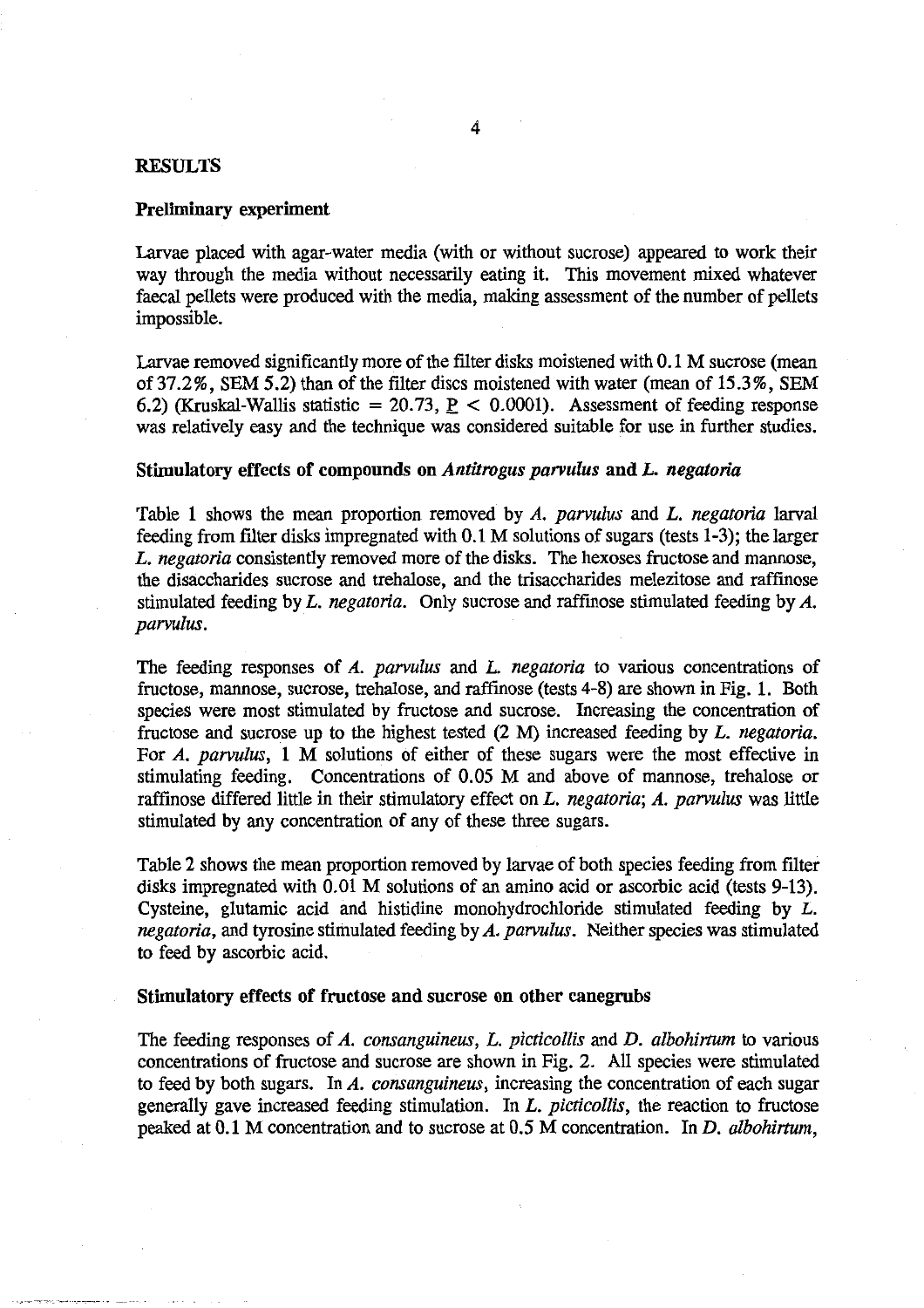the reaction to fructose peaked at 0.05 M concentration, whilst the reaction to sucrose showed little change in the range of 0.05-2 M.

### **DISCUSSION**

The results of the preliminary experiment showed that the agar-water medium was not useful for determining feeding responses in canegrubs. Sutherland may have had more success with C. *zealandica* larvae because they are much smaller than canegrub larvae and apparently did not disturb the medium as much. The filter-disk technique was useful in demonstrating a response to sucrose and was used in the following experiments.

The results of the remaining tests show that fructose and sucrose are highly phagostimulatory for *A. parvulus* and *L. negatoria* and that concentrations of 1 M and 2 M are the most stimulatory for *A. parvulus* and *L. negatoria,* respectively. Both sugars also stimulated feeding in three other canegrubs, *A. consanguineus, L. picticollis* and *D. albohirtum.* However, the peak response was sometimes at lower concentrations.

Sucrose is the most common plant sugar (Irvine, 1977) and it stimulated feeding in other scarab larvae (Sutherland, 1971; Wensler and Dudzinski, 1972; Sutherland and Hillier, 1976; Ladd, 1988). In *S. geminata,* sucrose was most stimulatory at a concentration of 1 M, and fructose was most stimulatory at 0.01 M (Wensler and Dudzinski, 1972). However, in both *C. zealandica* and *P. japonica,* concentrations of 0.1 M were the most effective concentrations of sucrose in stimulating feeding (Sutherland, 1971; Ladd, 1988). Higher concentrations of sugars often reduce feeding by insects in general (Chapman, 1974).

Sucrose, glucose and fructose are the most abundant sugars in sugarcane (Irvine, 1977). In the cultivar CP65-357, sucrose occurs at a concentration of 0.026 M in the roots and 0.45 M in the below-ground stubble (Irvine, 1977). Fructose occurs at lower levels; 0.007 M in roots and 0.017 M in stubble. As sucrose can be hydrolysed to fructose and glucose, responses to fructose and sucrose may be confounded in these experiments. Glucose does not stimulate feeding by *A. parvulus* or *L. negatoria.* Larvae of all canegrubs feed not only on the roots of sugarcane, but also on the below-ground portions of the stem. The higher sucrose concentrations in the stubble may make this part more attractive to these larvae, but this attractiveness may be balanced by the toughness of the stem. When roots are severed by larvae, sugar concentrations may rise in the portion attached to the plant, because of the downward movement of sugars. This may make these portions more attractive to larvae.

Raffinose slightly stimulated feeding in both species, and mannose and trehalose slightly stimulate feeding in *L. negatoria.* The concentration response curves (Fig. 1) show some evidence of a maximum response to raffinose and trehalose at 0.1 M concentration. Mannose is available from gums of sugarcane by hydrolysis (Irvine, 1977), but it is generally rare in plants. It was not phagostimulatory to *P. japonica* (Ladd, 1988), but was weakly phagostimulatory to *C. zealandica* and *H. arator* (Sutherland, 1971;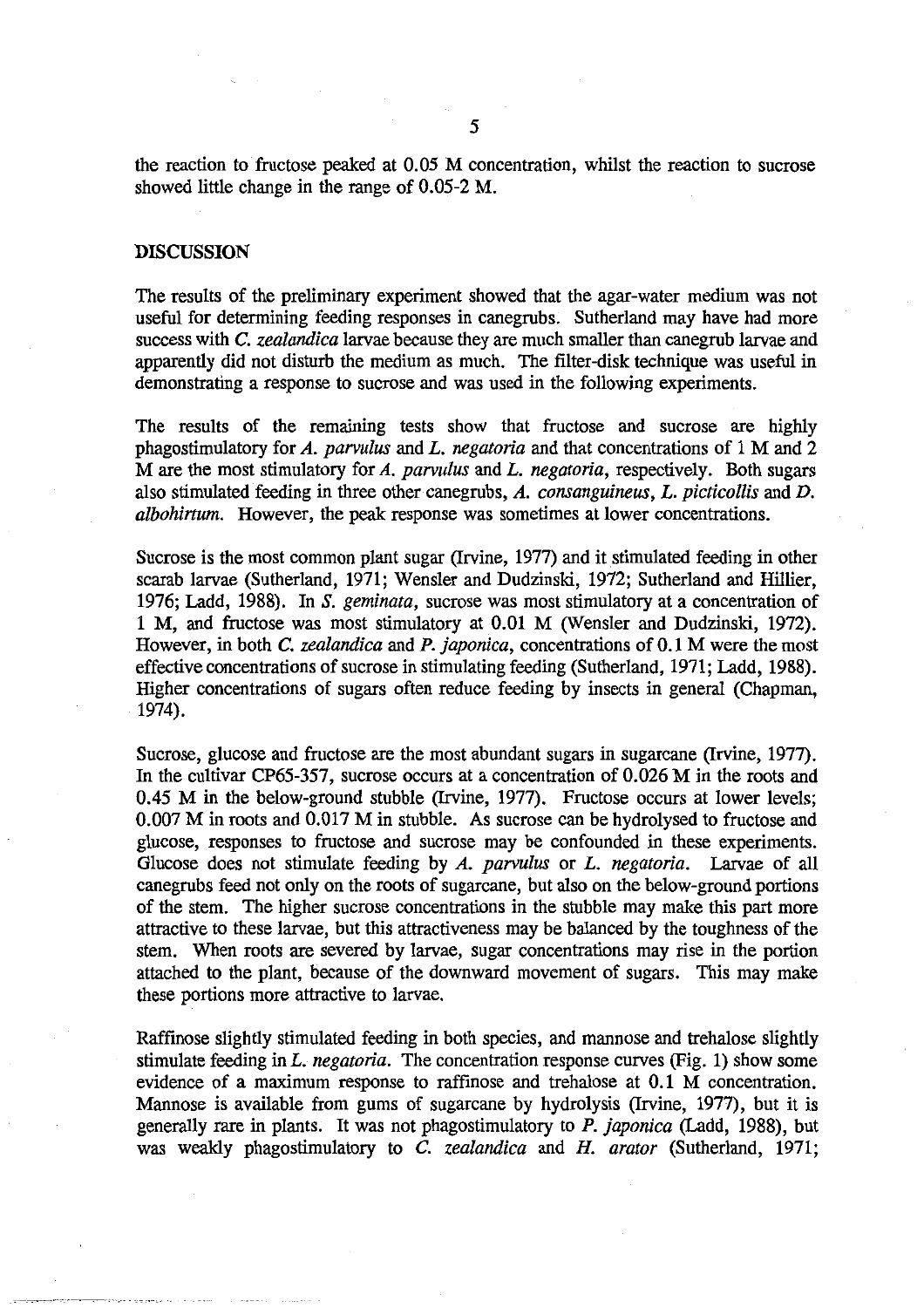Sutherland and Hillier, 1976). Raffinose occurs in cane final molasses (Irvine, 1977), but at very low levels. It did not stimulate feeding in *C. zealandica, H. arator* or *P. japonica*  (Sutherland, 1971; Sutherland and Hillier, 1976; Ladd, 1988).

Trehalose did stimulate feeding strongly *in H. arator* and *P. japonica* larvae (Sutherland and Hillier, 1976; Ladd, 1988) and weakly in *C. zealandica* larvae (Sutherland, 1971). It has not been found in vascular plants (Gussin, 1972), but is the major oligosaccharide in insect haemolymph, occurring at concentrations up to 0.15 M (Bursell, 1970). Ladd (1988) speculated that the response to trehalose in *P. japonica* larvae may be related to confined larvae biting each other. Both *A. parvulus* and *L. negatoria* larvae show the same aggressive behaviour and their response to trehalose is similar to that of *P. japonica.* 

Melezitose slightly stimulated feeding in *L. negatoria;* it also stimulated feeding in *C. zealandica* and *H. arator* (Sutherland, 1971; Sutherland and Hillier, 1976) but did not in *P. japonica* (Ladd, 1988).

Neither glucose nor maltose stimulate feeding in *A. parvulus* or *L. negatoria,* despite doing so in other scarab larvae (Sutherland, 1971; Wensler and Dudzinski, 1972; Sutherland and Hillier, 1976; Ladd, 1988). Glucose occurs in sugarcane (Irvine, 1977), and it is one of the hydrolysis products of many oligosaccharides and polysaccharides including sucrose. Maltose hydrolyses to two glucose molecules and is a breakdown product of starch, but starch is absent from sugarcane roots (Irvine, 1977). Maltose differs from trehalose only in the site of linkage of the two glucose molecules.

Of the other sugars I tested (arabinose, ribose, xylose, galactose, sorbose and melibiose), none stimulated feeding by either *A. parvulus* or *L. negatoria.* None stimulated feeding in *C. zealandica* or *P. japonica* larvae (Sutherland, 1971; Ladd, 1988). *In H. arator*  larvae, xylose, galactose and sorbose stimulated slight feeding, while arabinose and melibiose were not stimulatory (Sutherland and Hillier, 1976). All except sorbose are found in vascular plants, and can be hydrolysed from gums, muscilages and hemicelluloses; ribose is also a component of nucleic acids (McIlroy, 1967).

Of the amino acids, tyrosine stimulated significant feeding in *A. parvulus* and cysteine, glutamic acid and histidine monohydrochloride stimulated significant feeding in *L. negatoria.* Glutamic acid (0.01 M) stimulated feeding in *C. zealandica* and *H. arator*  larvae, but cysteine and histidine HC1 at 0.01 and 0.1 M and tyrosine at 0.01 M were not stimulatory (Sutherland and Hillier, 1974; Sutherland, 1983). Glutamic acid, histidine HC1 and tyrosine are all found in sugarcane juice (Irvine, 1977). Aspartic acid and alanine are the most common free amino acids in sugarcane juice, but neither stimulated feeding by *A. parvulus* or *L. negatoria,* despite doing so in *C. zealandica* and *H. arator*  (Sutherland and Hillier, 1974; Sutherland, 1983).

Ascorbic acid did not stimulate feeding in *A. parvulus* or *L. negatoria.* It is a strong feeding stimulant for larvae of *C. zealandica* and, in combination with sucrose, evokes a strong response (Sutherland and Hillier, 1974). However, it deters feeding in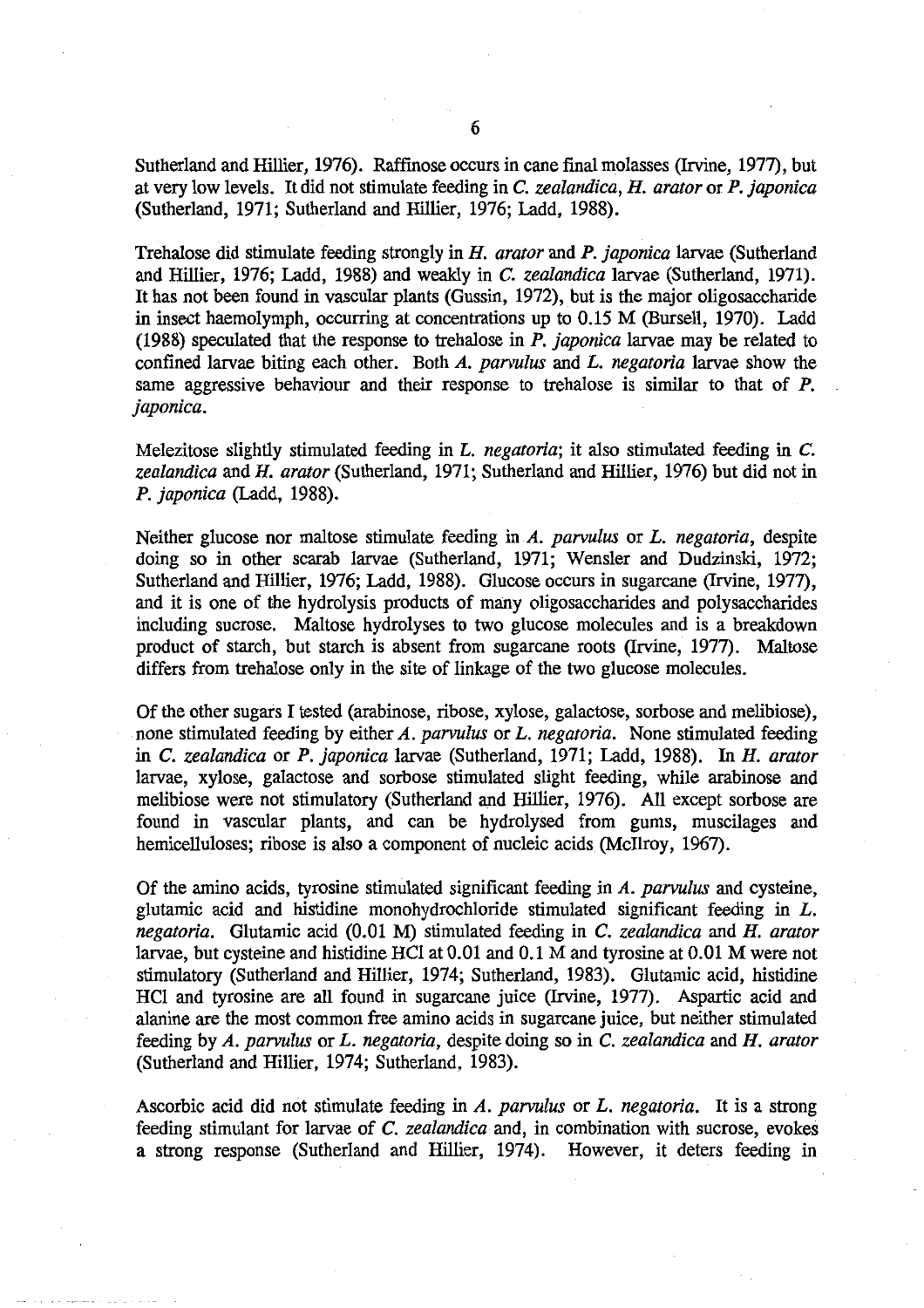*Trichoplusia ni* (Hubner) (Gothilf and Beck, 1967) and *Sitona cylindricollis* Fahraeus (Akeson *et al,* 1970). If ascorbate is synthesised *de novo* by *A. parvulus* and *L. negatoria,* then a response would not be expected. This remains to be determined.

The discrimination shown by *A. parvulus* and *L. negatoria* larvae between chemicals and by all canegrubs tested between different concentrations of the same chemical provides direct evidence of the sensory capabilities which allow these larvae to choose food within their soil habitat. The responses to fructose and sucrose, which are widely distributed in the plant kingdom, indicate that third instars prefer to feed on materials rich in these sugars. The addition of fructose and sucrose and perhaps some of the stimulatory amino acids to baits may make these more attractive to canegrubs, although the compounds may be degraded rapidly in the soil. None of the substances tested here deterred feeding, but a wide range of substances are known to inhibit feeding in insects (Chapman,1974). The technique used here may be useful in testing such compounds to determine their usefulness in conferring improved resistance to feeding by canegrubs on sugarcane.

#### ACKNOWLEDGMENTS

I thank Norm McGill and Tom Morgan for their assistance and Bryan Stickley for his comments on the,hydrolysis of sugars.

## PUBLICATION OF THIS RESEARCH

Allsopp, P G (1992). Sugars, amino acids and ascorbic acid as phagostimulants for larvae of *Antitrogus parvulus* and *Lepidiota negatoria* (Coleoptera: Scarabaeidae). *Journal of Economic Entomology* in press.

#### **REFERENCES**

- Akeson, W R, Haskins, F A, Gorz, H J and Manglitz, G R (1970). Feeding response of the sweetclover weevil to various sugars and related compounds. J. Econ. Entomol. 63:1079-1080.
- Allsopp, P G and Chandler, K J (1989). Cane grub research and control in Australia since 1970. Proc. Int. Soc. Sugar Cane Technol. 20:810-817.
- Allsopp, P G and Hitchcock, B E (1987). Soil insect pests in Australia: control alternatives to persistent organochlorine insecticides. Standing Committee on Agriculture, Technical Report Series 21.
- Analytical Software (1989). STATISTIX 3.1. An interactive statistical analysis program for microcomputers. Analytical Software, St Paul.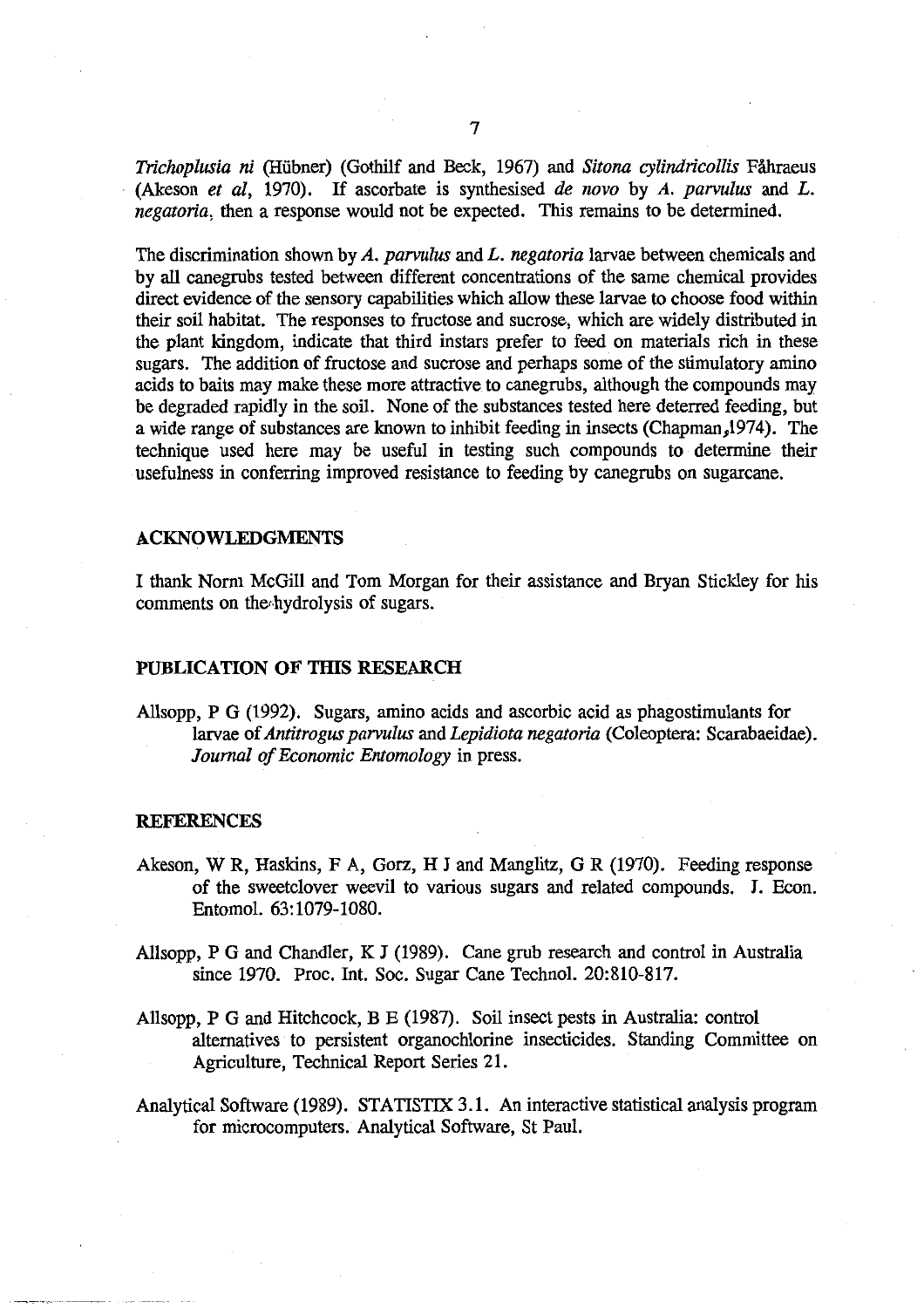Bursell, E (1970). An introduction to insect physiology. Academic, London.

Chapman, R F (1974). The chemical inhibition of feeding by phytophagous insects: a review. Bull. Entomol. Res. 64:339-363.

Conover, W J (1980). Practical non-parametric statistics. 2nd ed. Wiley, New York.

- Doss,  $R$  P and Shanks Jr, C H (1986). Use of membrane filters as a substrate in insect feeding bioassays. Bull. Entomol. Soc. Am. 32:248-249.
- Gothilf, G and Beck, S D (1967). Larval feeding behaviour of the cabbage looper *Trichoplusia ni.* J. Insect Physiol. 13:1039-1053.
- Gussin, A E S (1972). Does trehalose occur in Angiospermae? Phytochemistry 11:1827 -1828.
- Irvine, J E (1977). Composition of cane and juice, pp 15-29. In G P Meade and J C P Chen [eds.], Cane sugar handbook. 10th ed. Wiley, New York.
- Ladd, T L, Jr (1988). Japanese beetle (Coleoptera: Scarabaeidae): influence of sugars on feeding response of larvae. J. Econ. Entomol. 81:1390-1393.
- Mcllroy, R J (1967). Introduction to carbohydrate chemistry. Butterworths, London.
- Sutherland, 0 R W (1971). Feeding behaviour of the grass grub *Costelytra zealandica*  (White) (Coleoptera: Melolonthinae) - 1 The influence of carbohydrates. N.Z. J. Sci. 14:18-24.
- Sutherland, 0 R W (1983). The influence of amino acids and inorganic salts on feeding by larvae of *Heteronychus arator* (Coleoptera: Scarabaeidae). N.Z. J. Zool. 10:117-120.
- Sutherland, 0 R W and Hillier, J R (1974). Feeding behaviour of the grass grub *Costelytra zealandica* (White) (Coleoptera: Melolonthinae) 3. The influence of amino acids, ascorbic acid, and inorganic salts. N.Z. I. Zool. 1:211-216.
- Sutherland, 0 R W and Hillier, J R (1976). The influence of maltose and other carbohydrates on the feeding behaviour of *Heteronychus arator* (Scarabaeidae: Coleoptera). Experimentia 32:701-702.
- Wenzler, R J and Dudzinski, A E (1972). Gustation of sugars, amino acids and lipids by larvae of the scarabaeid, *Sericesthis geminata* (Coleoptera). Entomol. Exp. Appl. 15:155-165.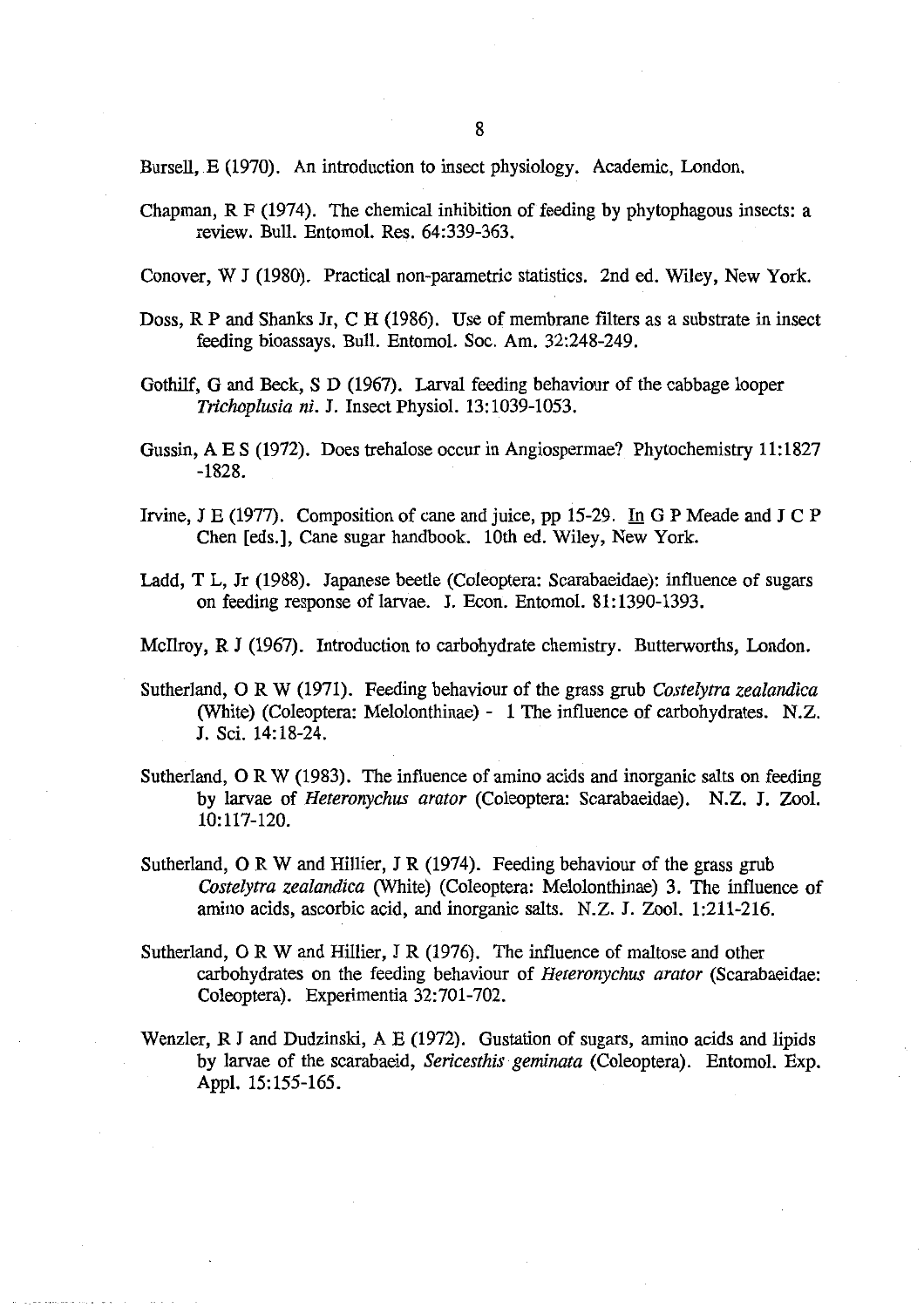| Sugar                    | A. parvulus                               | L. negatoria                              |
|--------------------------|-------------------------------------------|-------------------------------------------|
|                          | % of disk<br>eaten $\pm$ SEM <sup>2</sup> | % of disk<br>eaten $\pm$ SEM <sup>a</sup> |
| Test $1^{\underline{D}}$ |                                           |                                           |
| D-Fructose               | $6.9 \pm 2.5$ a                           | $58.3 \pm 5.1$ a                          |
| D-Mannose                | $4.5 \pm 1.6$ a                           | $45.0 \pm 4.6$ ab                         |
| L-Sorbose                | $5.8 \pm 4.1$ a                           | $33.4 \pm 6.2$ bc                         |
| D-Galactose              | $6.4 \pm 2.2$ a                           | $32.3 \pm 4.9$ bc                         |
| D-Ribose                 | $1.1 \pm 0.7$ a                           | $28.9 \pm 5.1$ c                          |
| Water                    | $5.0 \pm 2.5$ a                           | $28.6 \pm 5.2$ c                          |
| Test $2^{\circ}$         |                                           |                                           |
| D-Glucose                | 5.5 ± 1.7 a                               | $36.0 \pm 3.8$ a                          |
| D-Maltose                | $8.9 \pm 2.9$ a                           | $36.3 \pm 5.2$ a                          |
| D-Arabinose              | $6.9 \pm 3.3$ a                           | $33.9 \pm 4.9$ a                          |
| D-Melibiose              | $2.3 \pm 1.7$ a                           | $26.3 \pm 5.3 a$                          |
| D-Xylose                 | $4.9 \pm 1.9$ a                           | $20.3 \pm 5.9$ a                          |
| Water                    | $3.2 \pm 1.7$ a                           | $31.9 \pm 4.1$ a                          |
| Test $3d$                |                                           |                                           |
| D-Sucrose                | $4.2 \pm 1.5$ ab                          | $44.1 \pm 5.1$ a                          |
| D-Raffinose              | $3.8 \pm 1.4$ a                           | $35.6 \pm 3.7$ a                          |
| D-Trehalose              | $1.4 \pm 1.1$ bc                          | $36.3 \pm 3.8$ a                          |
| D-Melezitose             | $4.3 \pm 2.8$ abc                         | $32.7 \pm 5.6$ a                          |
| Water                    | $0.4 \pm 0.4$ c                           | $17.9 \pm 6.8$ b                          |
|                          |                                           |                                           |

**Feeding by A. parvulus and L. negatoria larvae on filter disks moistened with 70 ml of 0.1 M concentrations of sugars** 

 $a$  Means within a test followed by the same letter are not significantly different ( $\underline{P}$  = 0.05). Twenty larvae were tested on each compound.

b Kruskal-Wallis Statistic for **A. parvulus** 6.82, P = 0.23; for L. **negatoria**  20.08,  $\underline{P} = 0.0012$ .

 $\mathbf{c}$ Kruskal-Wallis Statistic for **A. parvulus 7.14, P = 0.21; for L. negatoria**  9.20,  $\underline{P} = 0.10$ .

 $\overline{\mathbf{q}}$ Kruskal-Wallis Statistic for A. parvulus  $15.23$ ,  $P = 0.0094$ ; for L.  $negatoria$  11.95,  $\underline{P} = 0.0355$ .

#### **Table 1**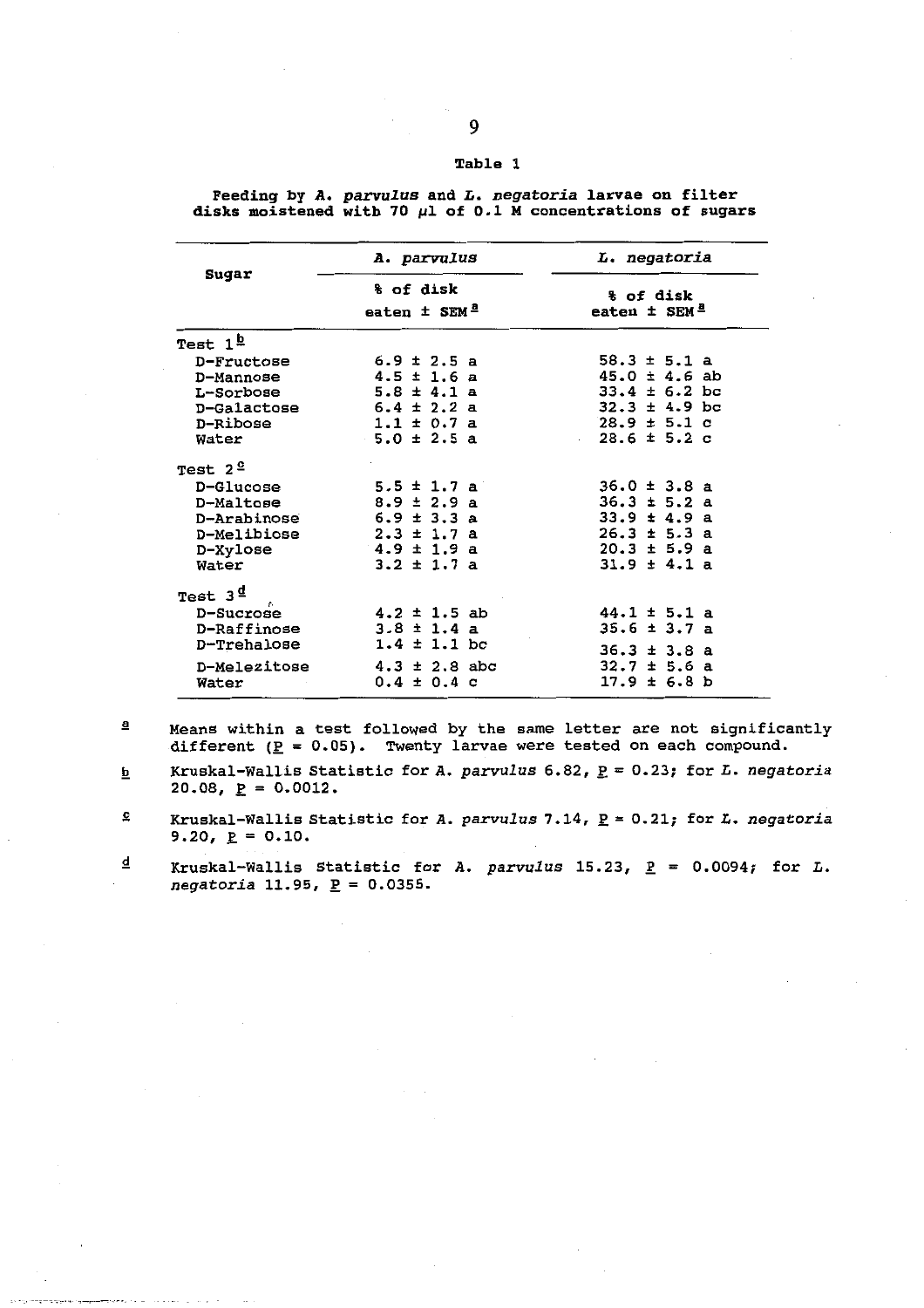#### **Table 2**

| Compound                    | A. parvulus              | L. negatoria                 |
|-----------------------------|--------------------------|------------------------------|
|                             | % of disk                | % of disk                    |
|                             | eaten ± SEM <sup>a</sup> | eaten $\pm$ SEM <sup>2</sup> |
| Test 9 <sup>b</sup>         |                          |                              |
| L-Alanine<br>y-Aminobutyric | $2.8 \pm 2.0 a$          | $31.9 \pm 5.8$ a             |
| acid<br>L-Arginine mono-    | $0.5 \pm 0.4$ a          | $23.4 \pm 4.7$ a             |
| hydrochloride               | $3.0 \pm 1.3$ a          | $41.1 \pm 5.4$ a             |
| L-Asparagine                | $2.1 \pm 1.3$ a          | $24.9 \pm 5.5$ a             |
| L-Aspartic acid             | $2.3 \pm 0.8$ a          | $37.4 \pm 5.7$ a             |
| Water                       | $0.7 \pm 0.7$ a          | $21.8 \pm 4.9$ a             |
| Test $10°$                  |                          |                              |
| L-Cysteine                  | $1.6 \pm 1.4$ a          | $51.2 \pm 5.3$ a             |
| L-Glutamic acid             | $2.8 \pm 1.2$ a          | $47.6 \pm 5.0$ ab            |
| L-Histidine mono-           |                          |                              |
| hydrochloride               | $4.5 \pm 2.6$ a          | $45.3 \pm 4.3$ ab            |
| L-Leucine                   | $0.1 \pm 0.1$ a          | $35.7 \pm 4.7$ bc            |
| Glycine                     | $5.9 \pm 2.9$ a          | $30.7 \pm 5.1$ c             |
| Water                       | $0.7 \pm 0.7$ a          | $29.0 \pm 4.6$ c             |
| Test $11^{\underline{d}}$   |                          |                              |
| L-Tyrosine                  | $12.0 \pm 4.5$ a         | $42.7 \pm 5.5$ a             |
| L-Methionine                | $4.8 \pm 2.6$ b          | $41.5 \pm 5.2$ a             |
| DL-Phenylalanine            | $3.8 \pm 2.0$ b          | $37.8 \pm 5.5$ a             |
| Water                       | $0.6 \pm 0.5$ b          | $36.2 \pm 4.7$ a             |
| Test $12^{\frac{e}{2}}$     |                          |                              |
| L-Lysine mono-              |                          |                              |
| hydrochloride               | $4.2 \pm 1.9$ a          | $37.4 \pm 5.5$ a             |
| L-Threonine                 | $7.9 \pm 3.4$ a          | $21.9 \pm 5.4$ a             |
| L-Tryptophan                | $8.3 \pm 3.3$ a          | $33.5 \pm 5.9$ a             |
| Water                       | $2.4 \pm 1.2$ a          | $31.3 \pm 5.4$ a             |
| Test $13^{\frac{t}{2}}$     |                          |                              |
| L-Proline                   | $8.2 \pm 2.6$ a          | $16.4 \pm 5.3$ a             |
| L-Serine                    | $3.7 \pm 1.3$ a          | $20.1 \pm 3.7$ a             |
| L-Ascorbic acid             | $1.7 \pm 0.8$ a          | $19.7 \pm 4.7$ a             |
| Water                       | $2.6 \pm 1.8$ a          | $9.7 \pm 3.6$ a              |

**Feeding by A. parvulus and L. negatoria larvae on filter disks moistened**  with 70  $\mu$ 1 of 0.01 M concentrations of amino acids or ascorbic acid

- **a Means within a test followed by the same letter are not significantly**  different  $(P = 0.05)$ . Twenty larvae were tested on each compound.
- b **Kruskal-Wallis Statistic for A. parvulus 7.26, P = 0.20; for L. negatoria**  10.36,  $\underline{P} = 0.07$ .
- $\overline{\mathbf{c}}$ **Kruskal-Wallis Statistic for A. parvulus 6.32, P = 0.28; for L. negatoria 15.99,**  $\underline{P} = 0.0069$ **.**
- d **Kruskal-Wallis Statistic for A. parvulus 9.30,**  $\underline{P}$  **= 0.026; for L.**  $negatoria 1.73, P = 0.63.$
- $\mathbf{e}$ **Kruskal-Wallis Statistic for A. parvulus 1.03, P = 0.79; for L. negatoria**   $4.14, p = 0.25.$
- f **Kruskal-Wallis Statistic for A. parvulus 7.26, P = 0.06; for L. negatoria**   $4.38$ ,  $\underline{P} = 0.22$ .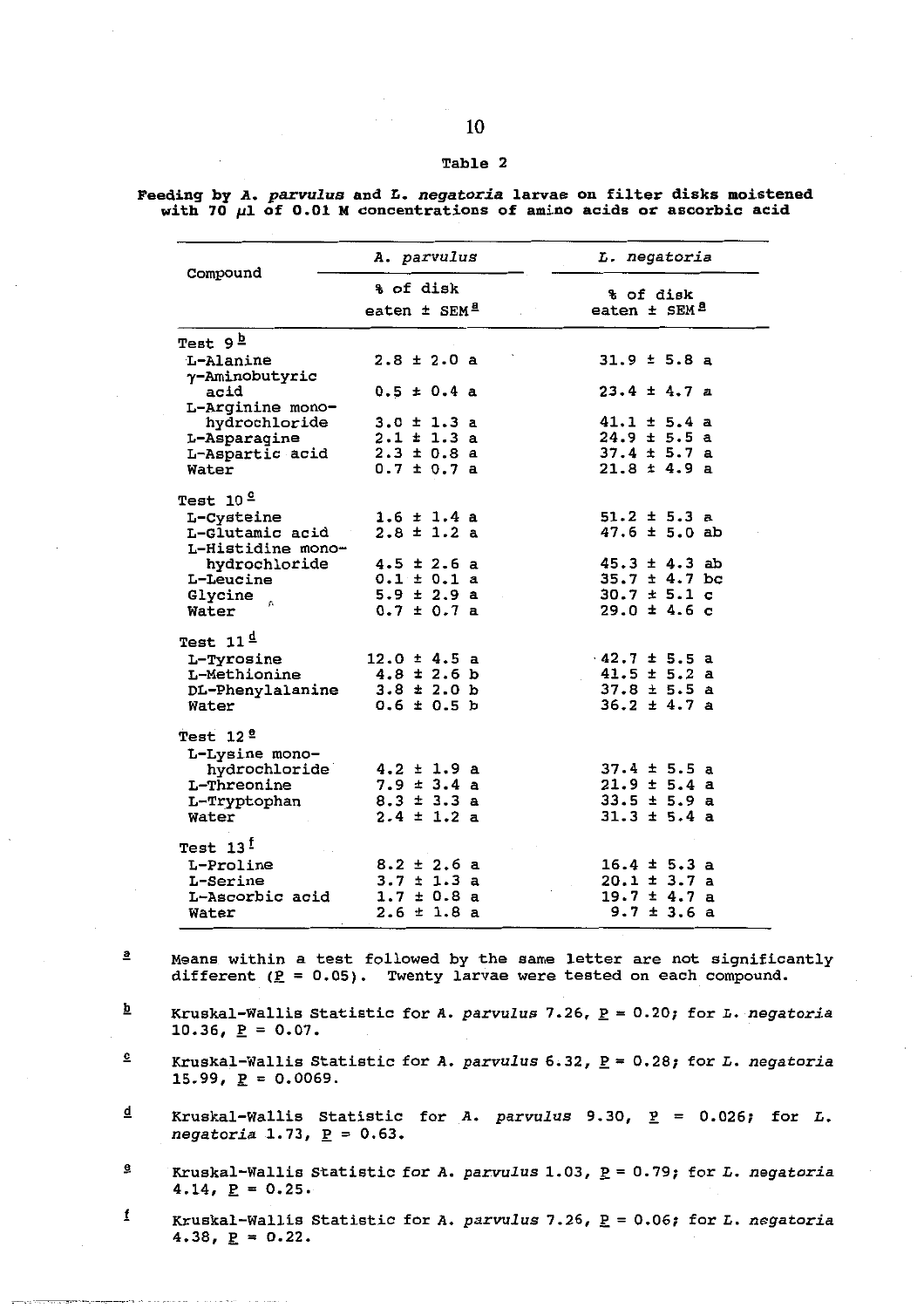

**Fig. 1** Proportion of areas removed by feeding of larvae of *Antitrogus parvulus* (open triangles) and *Lepidiota negatoria* (closed squares) from 25-mm-diameter filter disks moistened with 70  $\mu$ 1 of different concentrations of fructose, mannose, sucrose, trehalose and raffinose. Areas are corrected for feeding on watertreated disks.

11